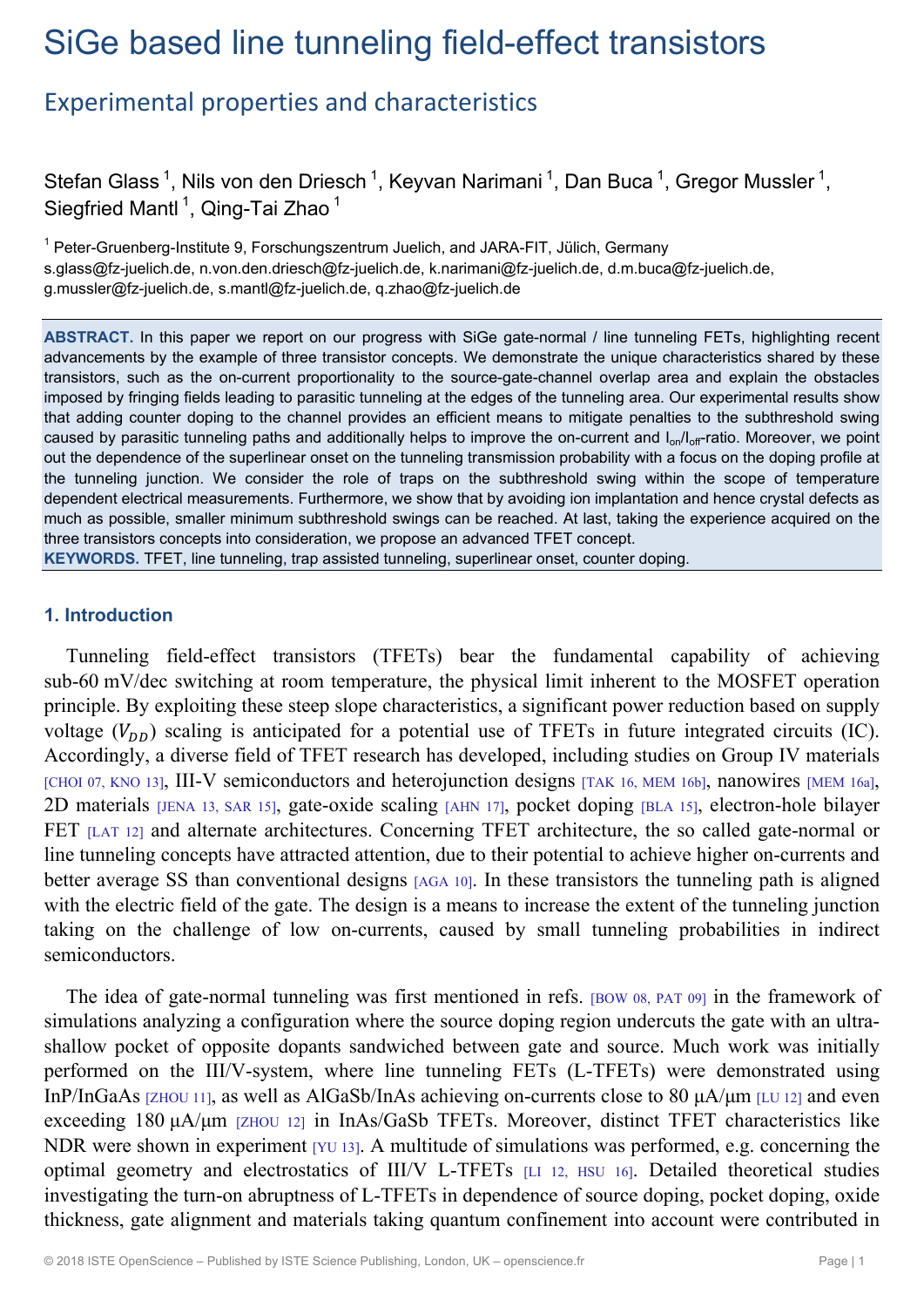refs. [KAO 12, KAO 13]. From the same institution, experimental work on SiGe/Si was published [WAL 14] and the performance of L-TFETs in small circuits such as current mirrors was considered recently MAR 17. In addition, detailed analysis on Si, SiGe and Ge heterostructures, on band offsets therein and on controlling tunneling paths were performed theoretically in detail by Hsu et al. [HSU 13, HSU 15]. The work presented in this paper focuses on recent experimental results acquired with SiGe L-TFETs [SCHM 14, BLA 15, GLA 17b].

#### 2. Concept of line tunneling FETs

Figure 1 shows a comparison of a point tunneling [Figure 1 (a)] against a line tunneling [Figure 1 (b)] FET by TCAD simulations, where both devices have the same dimensions, equal doping concentrations and equal outer electrical parameters are applied  $(V<sub>g</sub> = 0.5 V, V<sub>D</sub> = 0.25 V)$ . The important difference lies in the direction and position of the tunneling junction. In Figure  $1(a)$  the tunneling junction lies perpendicular to the gate at the interface between p-Si source and i-Si channel. In Figure 1(b) the source undercuts gate and channel and thus forms an interface parallel to the gate, such that the tunneling path is normal to the gate. Since the generation of tunneling carriers in Figure 1(a) is constrained to a small circular area, decaying rapidly from the point of maximum electric field, devices with such geometry are referred to as point tunneling devices. In the case shown below  $EOT = 0.8$  nm,  $WF = 4.2$  eV) the tunneling rate decreases on the order of  $10^3$  if the distance from the tunneling junction is increased by 2 nm. Likewise, the term line tunneling FET is used for devices where a 2D line of parallel tunneling paths with similar tunneling probabilities can be found as shown in Figure 1(b). Since the magnitude of the electric field in the channel decreases immensely perpendicular to the gate, it is crucial to keep the channel thickness in the range of 5 nm or less in order to gain maximum tunneling rates. The idea behind line tunneling FETs is to increase the junction area and hence the drive-current of the transistor while keeping its overall dimensions constant, as shown in Figure 1.



Figure 1. Hole band-to-band tunneling generation rate in a point tunneling based device (a) and a line tunneling based device (b). In (a) the tunneling rate peaks at a single point, where i-Si channel, p-Si Source and HfO<sub>2</sub> gate touch. In (b) 3 nm below the gate and parallel to the interface with the channel, a 2D-line of equal tunneling probability is found.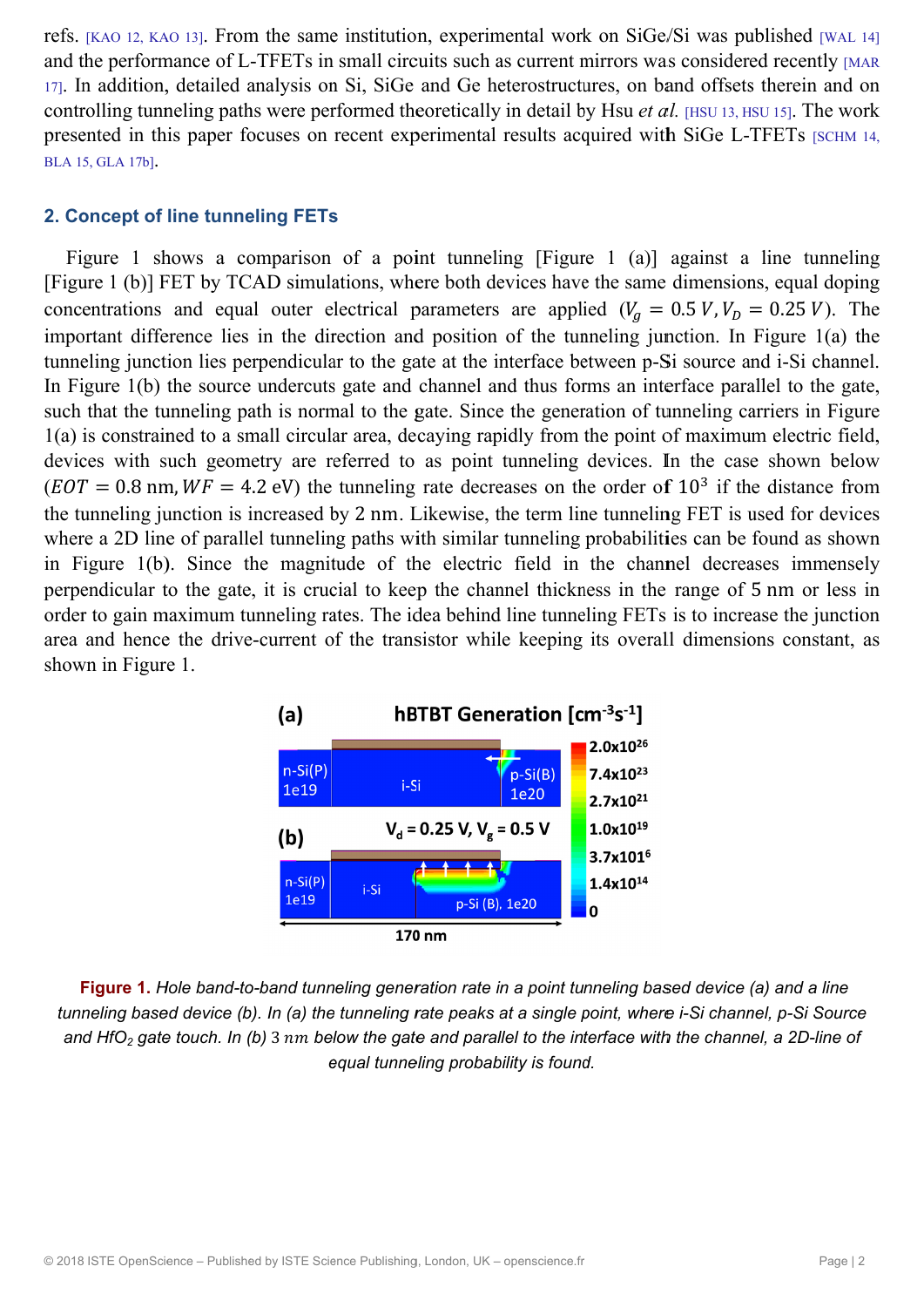

**Figure 2.** *Three different concepts to achieve line tunneling, (a) by inverting a moderately doped source (n-TFET*) [SCHM 14], (b) at an n<sup>+</sup>p<sup>+</sup>-SiGe junction (p-TFET) [BLA 16] and (c) in a heterojunction n-TFET [GLA 17b]. In *each figure the line tunneling paths are delineated by white arrows and a parasitic tunneling path caused by elevated fringing fields at the edge of the line tunneling area is indicated in red.* 

#### **3. Line Tunneling FET designs**

Realizations of L-TFETs may rely on different tunneling junction concepts as shown in Figure 2. The junction in Figure 2(a) is created by inversion of the SiGe source in close proximity to the SiGe/gate dielectric  $(HfO<sub>2</sub>)$  interface. This imposes a limit to the maximum value of the doping concentration [SCHM 14]. In case of excessively large doping ( $> 5 \cdot 10^{19}$  cm<sup>-3</sup>), inverting the source electrostatically through the gate is inefficient, resulting in a small  $I_{on}/I_{off}$ -ratio. On the other hand, high source doping is needed to achieve a high tunneling probability and on-current, which makes it a challenge to meet all the requirements for high efficiency. The tunneling junction of the L-TFET displayed in Figure 2(b) is composed of an  $n^+p^+$ -junction within a  $Si_{0.45}Ge_{0.55}$  layer [BLA 15, BLA 16], whereas in the device shown in Figure 2(c) a  $Si<sub>0.5</sub>Ge<sub>0.5</sub>/Si$  hetero interface is present at the tunneling junction [GLA 17b]. The line tunneling paths are schematically indicated by white arrows in each figure, all pointing in the direction perpendicular to the gate. In each concept a potential parasitic tunneling path is emphasized by a red arrow, indicating a direction of elevated electric fields (fringing fields) at the edge of the tunneling layer.

### **4. Results and Discussion**

In the following paragraphs conclusions are drawn on the particularities of switching in L-TFETs. The findings of the next section are general and applicable to all transistors shown in Figure 2, but exemplary derived from the structure shown in Figure 2(c). In the subsequent sections we also derive inferences by comparison of the different tunneling junction designs, regarding source and channel doping, as well as crystal defects leading to trap states.

#### **4.1.** *Characteristics of L-TFETs*

The significant tunneling paths that contribute to the device current in L-TFETs can be illustrated with the help of simulated transfer characteristics and two electron band-to-band tunneling generation (eBTBT) plots taken at distinct  $V_q$  as displayed in Figure 3. The plots were acquired from 2D Sentaurus TCAD simulations using a non-local BTBT model, where details can be found in [TCAD 14, GLA 17a]. In the transfer characteristics in Figure 3(a) for three different gate-source-channel overlap lengths  $d_{gs}$ (50 nm, 250 nm, 1250 nm) a good agreement between all curves is observed in the early subthreshold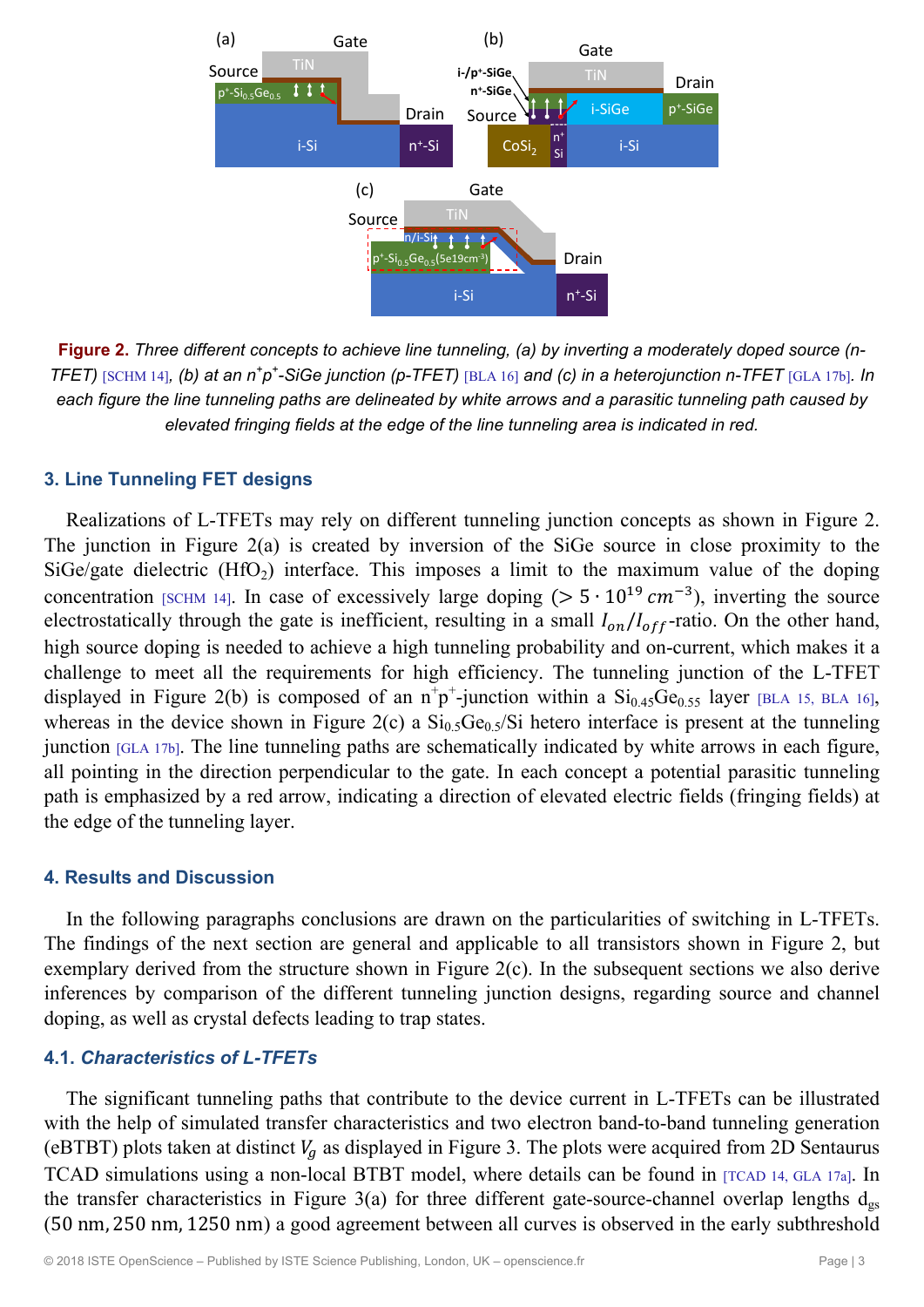regime, while a split occurs for  $V_g > 0.35$  V. It is expected from theory that by the use of line tunneling the on-current  $I_{on} \propto d_{gs}$  and thus an increase of  $d_{gs}$  by a factor of five leads to increase of  $I_{on}$  by the same amount, as seen in the range between 0.8 V to 1.0 V in Figure 3 (a). In turn, this means that only  $I_{on}$  is governed by line tunneling, since the dependence weakens below 0.8 V and is completely absent below 0.35 V, were the curves overlap proofing the independence of  $d_{gs}$ . Figure 3(b) emphasizes that at 0.2 V only a tunneling path at the corner of the source region has developed, which is identical for all values of  $d_{gs}$ . At this corner the electric field  $\vec{E}$  fringes leading to elevated field values, thus stronger band bending and ultimately a premature formation of a tunneling window in comparison with the line tunneling junction. Such a parasitic tunneling path naturally occurs in all designs and is indicated in by a red arrow in each panel of Figure 2. It is a matter of doping, electrostatic design or even work function adjustment to suppress this tunneling path or shift its onset closer to the line tunneling onset [KAO 12, HSU 16]. In order to avoid a degraded average SS, by a kink in the transfer characteristics the onsets of both tunneling paths need careful consideration. At around  $0.35 V$  in Figure  $3(a)$  (marked by a red circle) line tunneling starts to kick with contributions from along the complete line of the gate-source-channel overlap region. In the eBTBT-plot shown in Figure  $3(c)$  the line tunneling paths are fully developed and contribute predominantly to the current of the device. In this example, for the purpose of easy distinction the simulation parameters are chosen such that the two tunneling contributions are well separated in the transfer characteristics. For the sake of performance, especially considering average SS the opposite needs to be aimed at in experiment, which is part of the discussion in the next paragraph.



Figure 3. (a) Simulated transfer characteristics with two distinct points marked, at which the electron band-toband tunneling generation rate is displayed (b,c) in a close-up of the tunneling junction of Figure 2(c) (red rectangle). At  $V_a = 0.8 V$  a high line tunneling BTBT generation has developed at the gate interface, while in the current in the early subthreshold regime at  $V_a = 0.2 V$  stems from a parasitic tunneling path that develops due to the high electric field at the corner of the source layer. For simulation we assumed an  $EOT = 0.8$  nm and a channel thickness  $t_{channel} = 4 nm$ .

#### **4.2. Transfer characteristics**

Figure 4(a) shows experimentally acquired transfer characteristics on TFETs as shown in Figure  $2(c)$ , exhibiting many of the properties elucidated in the previous paragraph. The solid lines correspond to TFETs produced on the same chip, but with different gate-source-channel overlap area  $A_{as}$ , with the orange and blue curves corresponding to  $A_{gs} = 59 \ \mu m^2$  and  $A_{gs} = 127 \ \mu m^2$ , respectively. Similar to Figure  $3(a)$  the curves well match in the subthreshold regime and split in the on-state of the transistor where the total current is dominated by line tunneling. In the inset a magnification of the same curves normalized to  $A_{gs}$  between  $V_g = 0.75 V$  and  $V_g = 1.5 V$  provides proof for the scaling of  $I_{on}$  with  $A_{gs}$ as reported in simulations. Furthermore, the curves for transistors with intrinsic channel (green symbols) in Figure 4(a) illustrate the huge penalty of mismatched tunneling onsets. Compared to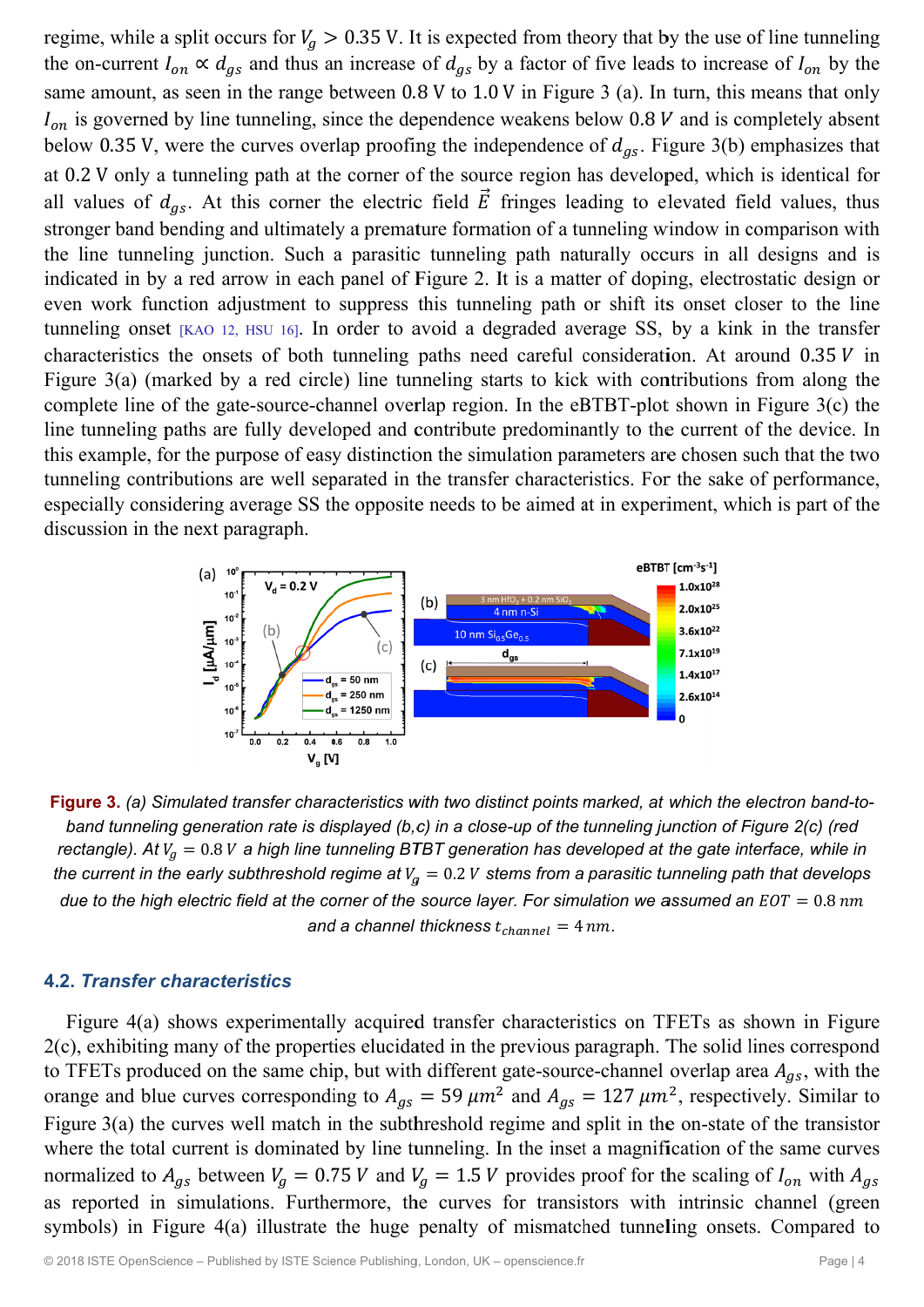devices with the same dimensions, but n-doped channel [Figure 2(c)] (orange lines) much worse figures of merit are obtained. In terms of numbers the counter doped devices achieve average SS over four decades of  $I_d$  down to 87 mV/dec, while devices with intrinsic channel do not go below 245  $mV/dec$ . The mean improvement of  $SS_{ave}$  between the two species amounts to a factor of 2.4. Additionally,  $I_{on}$  is a factor of 2.5 higher and the  $I_{on}/I_{off}$ -ratio is improved by more than one order of magnitude. The improvement in SS shows a correlation between the onset voltage and average SS as shown in Figure 4(b). This correlation suggests that the average SS of devices with intrinsic channel is worse, because parasitic tunneling paths set in at much lower  $V_q$  than line tunneling. As stated in the previous section, it is of importance to control the onset of parasitic tunneling paths, in this case a diagonal tunneling path as shown in Figure 2(c), 3(b). In simulations an onset mismatch leading to large average SS as for the devices with intrinsic channel (green symbols) can be triggered by even smallest geometric non-idealities on the order of a few nm at the boundary of the source tunneling layer [GLA 17a]. These geometric variations and potentially other non-idealities such as traps cause enhanced electric fields resulting in stronger band bending in a direction diagonal to the gate, along which, a tunneling path develops prematurely. This effect is found to be much more severe for undoped channels. For counter doped channels, the initial band banding caused by the dopant atoms is much stronger and thus a weaker impact on the band bending is observed making the junction less susceptible to the non-idealities faced in experiment.



**Figure 4.** *(a) Comparison of the five best performing devices of three groups of TFETs with counter doping (solid lines) and without counter doping (symbols). Upon increasing the source-gate-channel overlap area*  $A_{gs}$ *from* 59  $\mu$ m<sup>2</sup> (orange) to 127  $\mu$ m<sup>2</sup> (blue) an increase in on-current is observed. The inset shows that  $I_{on}$  scales with  $A_{gs}$ . A shift in onset voltage and significant improve in  $SS_{ave}$  results from counter doping, as quantified in (b). The mean value of  $SS_{ave}^{4\text{ dec.}}$  improves by a factor of 2.4.

#### **4.3.** *Output characteristics*

Many TFETs show a superlinear onset in the output characteristics like the ones shown in Figure 5(a) for a device as displayed in Figure 2(a). The superlinear onset may be rooted in a modulation of the tunneling probability with  $V_d$  or a change in the occupancy of the allowed density of states in the source region. As described in ref. [MIC 12] the latter occurs when the quasi Fermi energy in the source  $E_{F,s}$  at high  $V_g$  and  $V_d = 0$  is too close to the band edge. In this case most allowed states in the source / valence band [Figure 2(a)/5(a)] are occupied. When  $V_d$  increases,  $E_{F,s}$  and the band occupancy can be altered, and hence more initial states are available for a tunneling event. This may cause an exponential increase of the tunneling current at small values in a  $V<sub>d</sub>$ -sweep. For many applications in analogue and digital circuits a linear relation of  $I_d$  on  $V_d$  is inevitable in order to apply the known rules to the circuit design. Consequently, a linear onset needs to be achieved, which is well possible as evidenced by the output characteristics in Figure 5(b) on a device corresponding to Figure 2(b). Here the source is degenerate and fulfills the condition  $CB_{s,min} < E_{F,s} - 3k_BT$ , where  $CB_{s,min}$  is the conduction band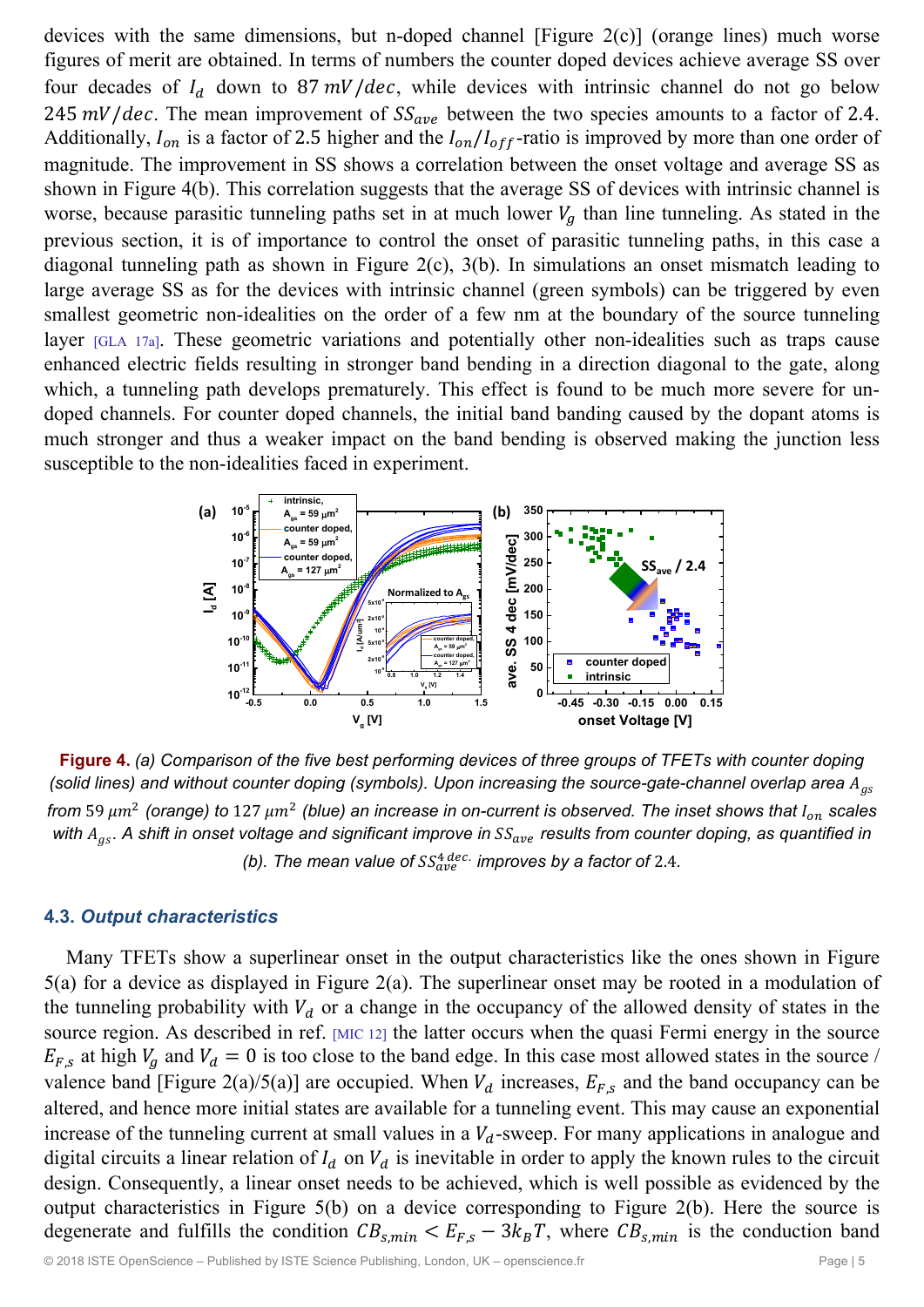maximum in the n<sup>+</sup>-SiGe source [see Figure 2(b)] and  $k_B T$  the thermal energy. Thus, there is a sufficient amount of initial tunneling states available at  $V_d = 0$  and the tunneling current depends linearly on the voltage drop between source and drain. Furthermore, the optimized source doping in addition to the use of counter doping at the tunneling junction results in an improved on-current. Around 10  $\mu$ A/ $\mu$ m can be reached at  $V_{dd} = -0.5 V$ . Similar to the results from the previous section the best performance is obtained by the use of counter doping in the channel [Figure 2(b)], based on a stronger band bending and improved resilience against fringing fields.



Figure 5. Output characteristics corresponding to Figure 2(a,b). In (a) a characteristic superlinear onset is observed due to the low source doping, which is necessary for the ability to deplete the source electrostatically. Resulting from the low doping the occupancy function of the source and tunneling length are modulated with  $V_d$ . The superlinear onset is suppressed in (b) by higher source doping and a highly transparent tunneling junction formed with the help of counter doping.

#### 4.4. Temperature analysis and trap-assisted tunneling

The presence of trap states in proximity to the tunneling junction has been identified as a heavy source of SS degradation through the mechanism of trap-assisted tunneling (TAT) in many works [VANDO 14, SANT 16]. Hence, much attention has been and continues to be devoted to analyzing and identifying trap states to consequently avoid TAT. With the help of temperature dependent electrical measurements, the dominant physical mechanisms contributing to the current in TFETs at different  $V_q$ can be distinguished as shown in Figure 6. In Figure  $6(a)$  transfer characteristics at  $100 K$ ,  $200 K$ , 300 K and 400 K are displayed for  $V_d = -0.1$  V,  $-0.5$  V. Assuming an exponential Arrheniusdependence of the current  $I = I_0 e^{-E_a/k_B T}$  on  $k_B T$ , where  $I_0$  is the current through the device at 0 K, thermal activation energies  $E_a$  have been extracted from the temperature dependent measurements and plotted as a function of  $V_a$  in Figure 6(b). In the range between  $-1.5 V < V_a < -0.25 V$  only a slight change in the on-current is observed [Figure  $6(a)$ ] as a function of temperature, which corresponds to a low  $E_a$  in Figure 6(b) and indicates a predominance of BTBT in this region. For -0.25  $V < V_g <$ 0.25 V the SS decreases with temperature, though never crosses the thermal line  $k_B T/q \cdot \ln(10)$ . Nevertheless, the improvement of SS down to  $30 \frac{mV}{dec}$  shows that the device is not inherently limited from a material and structural point of view, but rather by TAT as seen in Figure 6(b). TAT is associated with an energy range of 0.1  $eV < E_a < 0.35 eV$  and is dominant in the subthreshold regime around  $V_a = -0.2 V$ . Still, it is striking that only a few data points are located in the TAT region and the transition from BTBT to the off-state where Shockley-Read-Hall (SRH) generation of carriers starts to become relevant, is very sudden. An infinitely sharp transition from the off-state to BTBT is the ideal case for a TFET. Hence, the sharp transition observed here, is the key point reflecting the cause for a good average slope of 80  $mV/dec$  over four orders of  $I<sub>d</sub>$ . Eventually further reduction of traps is needed to reach  $\lt 60$  mV/dec switching.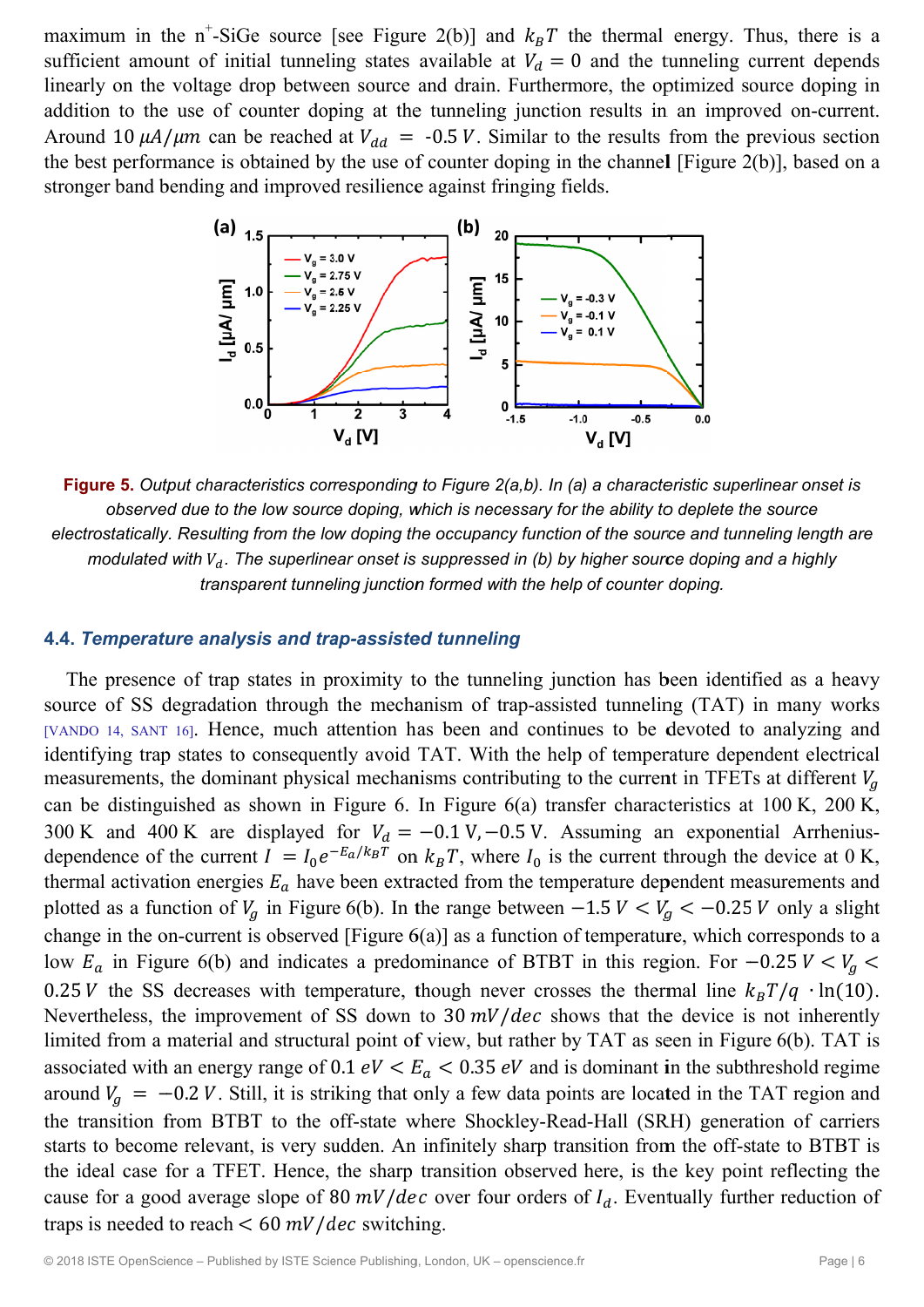In this sense we see an improvement in minimum SS  $(SS<sub>min</sub>)$  for our L-TFETs by avoiding crystal damage and thus bulk traps. Table 1 displays  $SS_{min}$  for all three transistors seen in Figure 2. Due to the direct implantation of dopants into the source at the tunneling junction of the device in Figure 2(a), severe crystal damage is caused, which cannot be fully recovered by annealing, leaving a significant number of defects and thus parasitic energy states in the bandgap. Therefore,  $SS_{min}$  amounts to 150  $mV/dec$ , which is double the value achieved for devices corresponding to Figure 2(b) (75  $mV/$ dec). As seen in the evaluation of the temperature dependent measurements the latter devices do not suffer from TAT severely, allowing for smaller  $SS_{min}$ . In these devices the source doping is not applied by direct implantation, but rather by implantation into silicide with a subsequent dopant drive out. Thereby, defects at the junction can be reduced. Below 60  $mV/dec$  switching was observed in TFETs where the tunneling junction doping profile was created in-situ during growth [Figure 2(c)]. Here, the least number of traps is expected which becomes noticeable in  $SS_{min}$  down to 55  $mV/dec$ .



**Figure 6.** *(a) Temperature dependent transfer characteristics of an LTFET structure as shown in Figure 2(b). TAT limits the subthreshold swing, but is an issue only in a small V<sub>g</sub>-range as seen in (b). The sharp transition seen here, is the reason for the excellent average SS of 80 mV/dec over 4 orders of*  $I_d$  *at room temperature.* 

| Doping method<br>$SS_{\min}$ | Implantation<br>[Figure $2(a)$ ]<br>$150$ mV/dec | into Silicide<br>[Figure $2(b)$ ]<br>$75 \text{ mV/dec}$ | [Figure $2(c)$ ]<br>55 mV/dec |
|------------------------------|--------------------------------------------------|----------------------------------------------------------|-------------------------------|
|                              |                                                  | Implantation                                             | In-situ                       |

**Table 1.** *Minimum SS achieved for tunneling junctions formed by different methods (see Figure 2), especially regarding junction doping. Smaller*  $SS_{min}$  *is observed when trap states are avoided at the tunneling junction, achieved by substituting direct ion implantation by implantation into silicide (150 mV/dec → 75 mV/dec) and by avoiding ion implantation completely, using in-situ doping instead (75 mV/dec → 55 mV/dec).* 

# **5. Outlook**

Taking the experience from the previous L-TFETs into account a new structure was proposed of which a sketch is displayed in Figure 7. The doping of all layers in the stack is incorporated during growth to avoid TAT caused by crystal defects created during ion implantation. A high source doping of  $2 \cdot 10^{20}$  cm<sup>-3</sup> is employed to achieve a linear onset in the output characteristics. The tunneling junction uses a SiGe/Si heterostructure and is fabricated in two different variants, with and without counter doping to different levels. The concept itself is not limited to the materials shown below, so that the use of lower bandgap materials such GeSn and Ge are feasible.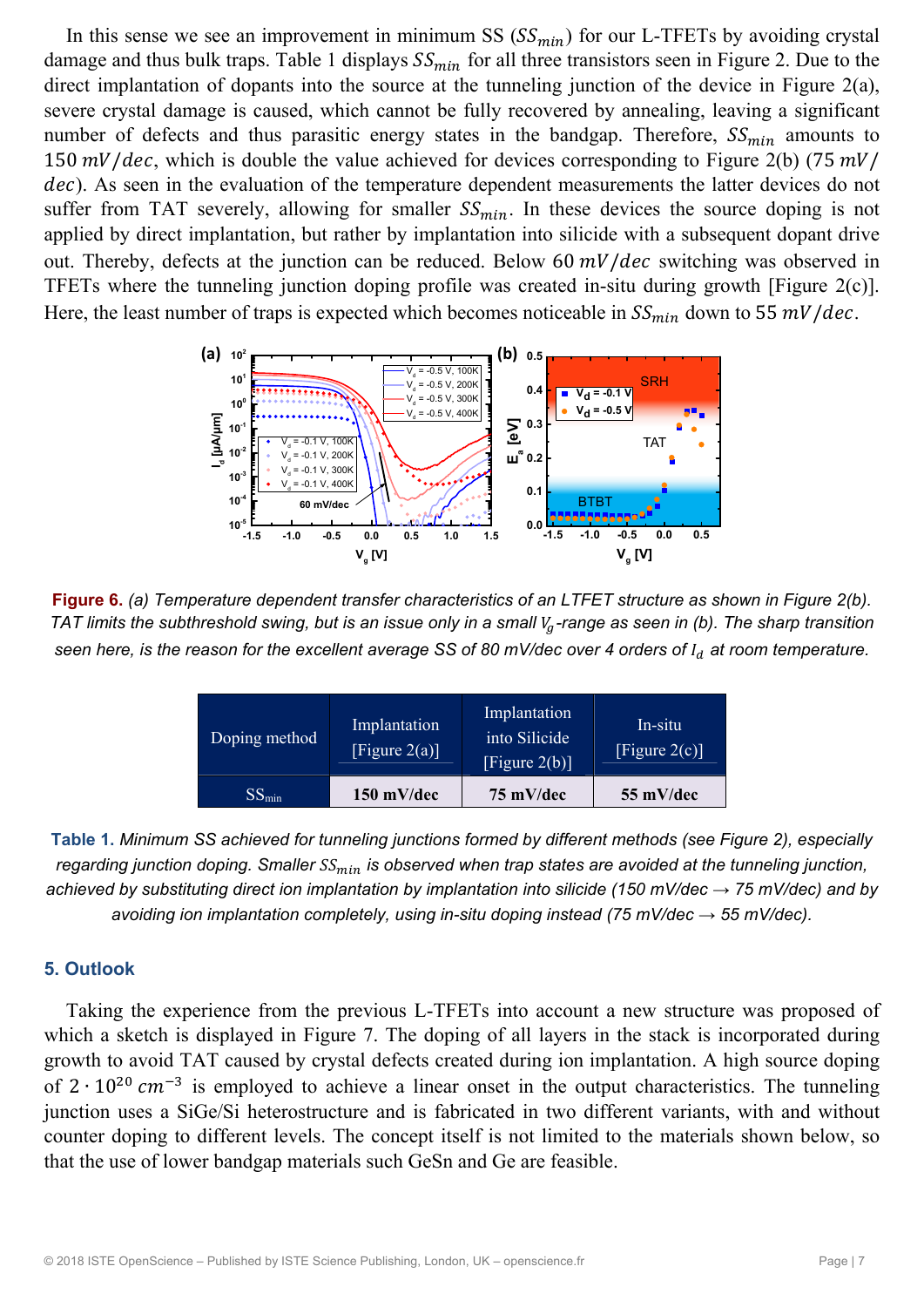

**Figure 7.** *Proposed L-TFET design for further experimental investigations. The structure incorporates all the elements that were found beneficial in our preceding experiments, such as in-situ doping, counter doping, high source doping and SiGe/Si hetero tunneling junction.* 

# **6. Conclusions**

A series of studies on line tunneling FETs was presented and discussed. The common features found for all designs are the on-current scaling properties with the gate-source-channel overlap area and the occurrence of parasitic tunneling paths at the boundary of the source tunneling layer. The latter issue was successfully circumvented by merging the onset of parasitic and line tunneling paths, in addition to a reduction of the susceptibility to fringing fields at the source edges, through the use of counter doping. As a result,  $SS = 87 \frac{mV}{dec}$  for n-TFETs and  $SS = 80 \frac{mV}{dec}$  for p-TFETs averaged over four orders of magnitude of  $I_d$  were achieved. Moreover, counter doping enhances the tunneling probability making on-currents on the order of  $10 \mu A/\mu m$  accessible. From the analysis of thermal activation energies BTBT was shown to dominate the on-state of the TFET, while TAT only plays a role in a small range of the subthreshold regime. A clear improvement of  $SS_{min}$  was observed through preventing TAT by moving from direct implantation into the source, to using implantation into silicide and ultimately to in-situ doping, where subthermal switching was observed. Moreover, we elucidated the suppression of the superlinear onset in the output characteristics of TFETs by choosing a sufficiently high source doping. As a result of these experiments a TFET design combining the beneficial elements of the investigated devices with high flexibility was proposed and described.

This research received partial funding from the EU FP7 project E2SWITCH (619509) and the BMBF project UltraLowPow (16ES0060K).

# **References**

- [AGA 10] Agarwal S., Klimeck G., and Luisier M., « Leakage-Reduction Design Concepts for Low-Power Vertical Tunneling Field-Effect Transistors », IEEE Electron Device Letters, 31-6, pp. 621–623, June 2010.
- [AHN 17] Ahn D.-H., Yoon S.-H., Takenaka M., and Takagi S., « Effects of HfO2/Al2O3 gate stacks on electrical performance of planar InxGa1−xAs tunneling field-effect transistors », Applied Physics Express, 10-8, p. 84201, August 2017.
- [BLA 15] Blaeser S., Glass S., Schulte-Braucks C., Narimani K., Von Den Driesch N., Wirths S., Tiedemann A.T., Trellenkamp S., Buca D., Zhao Q.T., and Mantl S., « Novel SiGe/Si line tunneling TFET with high Ion at low Vdd and constant SS », in2015 IEEE International Electron Devices Meeting (IEDM), p. 22.3.1-22.3.4, December 2015.
- [BLA 16] Blaeser S., Glass S., Schulte-Braucks C., Narimani K., Von Den Driesch N., Wirths S., Tiedemann A.T., Trellenkamp S., Buca D., Mantl S., and Zhao Q.-T., « Line Tunneling Dominating Charge Transport in SiGe/Si Heterostructure TFETs », IEEE Transactions on Electron Devices, 63-11, pp. 4173–4178, November 2016.
- [BOW 08] Bowonder A., Patel P., Jeon K., Oh J., Majhi P., Tseng H.-H., and Hu C., « Low-voltage green transistor using ultra shallow junction and hetero-tunneling », in Extended Abstracts - 2008 8th International Workshop on Junction Technology (IWJT '08), pp. 93–96, May 2008.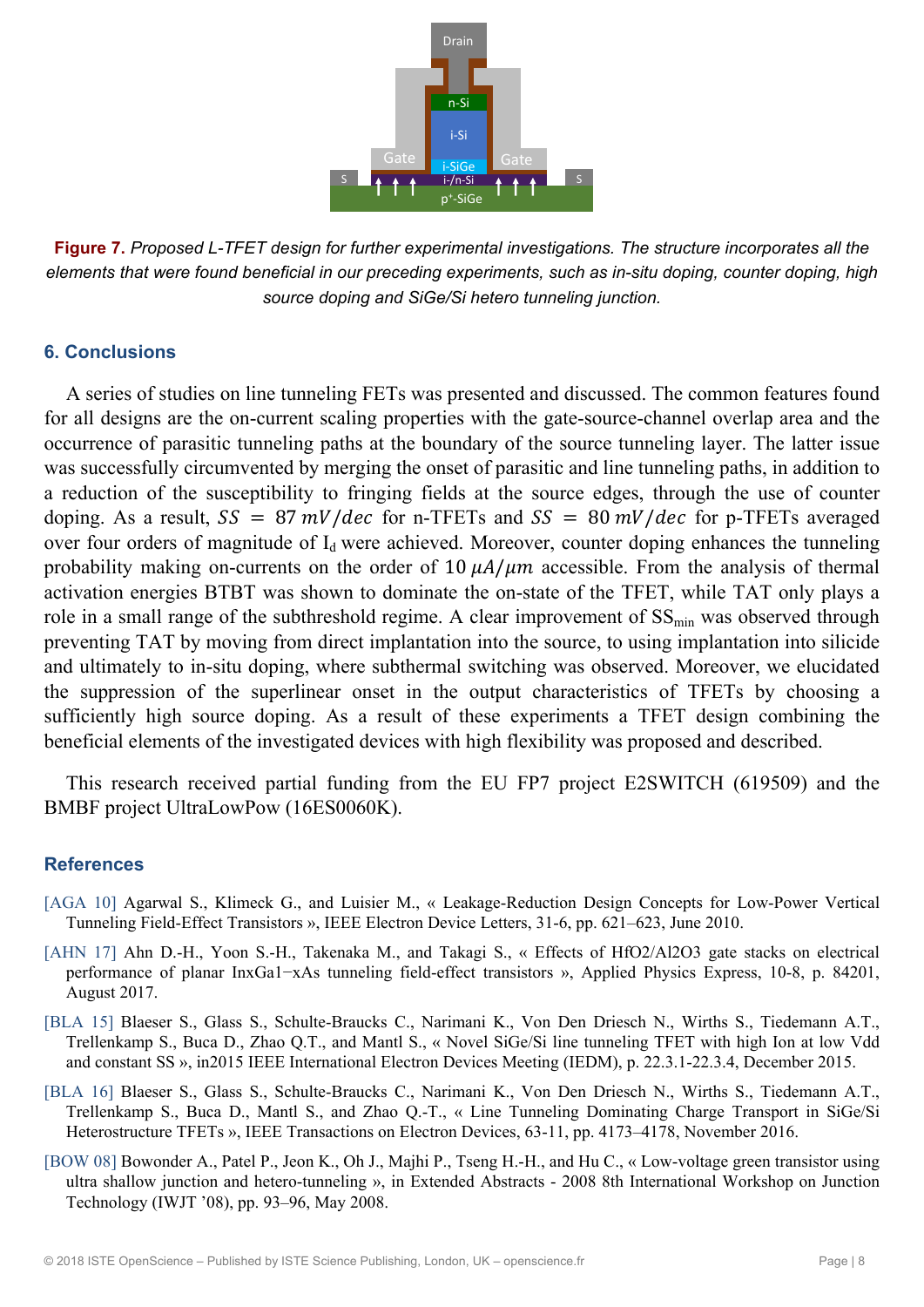- [CHOI 07] Choi W.Y., Park B.-G., Lee J.D., and Liu T.-J.K., « Tunneling Field-Effect Transistors (TFETs) With Subthreshold Swing (SS) Less Than 60 mV/dec », IEEE Electron Device Letters, 28-8, pp. 743–745, August 2007.
- [GLA 17a] Glass S., Von Den Driesch N., Strangio S., Schulte-Braucks C., Rieger T., Narimani K., Buca D., Mantl S., and Zhao Q.T., « Experimental examination of tunneling paths in SiGe/Si gate-normal tunneling field-effect transistors », Applied Physics Letters, 111-26, p. 263504, December 2017.
- [GLA 17b] Glass S., Von Den Driesch N., Strangio S., Schulte-Braucks C., Rieger T., Buca D., Mantl S., and Zhao Q.T., « Investigation of TFETs with Vertical Tunneling Path for Low Average Subthreshold Swing », in International Conference on Solid State Devices and Materials, 2017.
- [HSU 13] Hsu W., Mantey J., Register L.F., and Banerjee S.K., « Strained-Si/strained-Ge type-II staggered heterojunction gate-normal-tunneling field-effect transistor », Applied Physics Letters, 103-9, p. 93501, August 2013.
- [HSU 15] Hsu W., Mantey J., Register L.F., and Banerjee S.K., « On the Electrostatic Control of Gate-Normal-Tunneling Field-Effect Transistors », IEEE Transactions on Electron Devices, 62-7, pp. 2292–2299, July 2015.
- [HSU 16] Hsu C.Y., Chang C.Y., Chang E.Y., and Hu C., « Suppressing Non-Uniform Tunneling in InAs/GaSb TFET With Dual-Metal Gate », IEEE Journal of the Electron Devices Society, 4-2, p. 60, 2016.
- [JENA 13] Jena D., « Tunneling Transistors Based on Graphene and 2-D Crystals », Proceedings of the IEEE, 101-7, pp. 1585–1602, June 2013.
- [KAO 12] Kao K.-H., Verhulst A.S., Vandenberghe W.G., Soree B., Magnus W., Leonelli D., Groeseneken G., and De Meyer K., « Optimization of Gate-on-Source-Only Tunnel FETs With Counter-Doped Pockets », IEEE Transactions on Electron Devices, 59-8, pp. 2070–2077, August 2012.
- [KAO 13] Kao K.-H., Verhulst A.S., Vandenberghe W.G., and De Meyer K., « Counterdoped Pocket Thickness Optimization of Gate-on-Source-Only Tunnel FETs », IEEE Transactions on Electron Devices, 60-1, pp. 6–12, January 2013.
- [KNO 13] Knoll L., Zhao Q.T., Nichau A., Richter S., Luong G. V., Trellenkamp S., Schafer A., Selmi L., Bourdelle K.K., and Mantl S., « Demonstration of improved transient response of inverters with steep slope strained Si NW TFETs by reduction of TAT with pulsed I-V and NW scaling », in 2013 IEEE International Electron Devices Meeting, p. 4.4.1-4.4.4, December 2013.
- [LAT 12] Lattanzio L., De Michielis L., and Ionescu A.M., « The electron–hole bilayer tunnel FET », Solid-State Electronics, 74, pp. 85–90, 2012.
- [LI 12] Li R., Lu Y., Zhou G., Liu Q., Chae S.D., Vasen T., Hwang W.S., Zhang Q., Fay P., Kosel T., Wistey M., Xing H., and Seabaugh A., « AlGaSb/InAs Tunnel Field-Effect Transistor With On-Current of 78 uA/um at 0.5 V », IEEE Electron Device Letters, 33-3, pp. 363–365, March 2012.
- [LU 12] Lu Y., Zhou G., Li R., Liu Q., Zhang Q., Vasen T., Chae S.D., Kosel T., Wistey M., Xing H., Seabaugh A., and Fay P., « Performance of AlGaSb/InAs TFETs With Gate Electric Field and Tunneling Direction Aligned », IEEE Electron Device Letters, 33-5, pp. 655–657, May 2012.
- [MAR 17] Martino M.D. V., Martino J.A., Agopian P.G.D., Vandooren A., Rooyackers R., Simoen E., and Claeys C., « Analysis of current mirror circuits designed with line tunnel FET devices at different temperatures », Semiconductor Science and Technology, 32-5, p. 55015, May 2017.
- [MEM 16a] Memisevic E., Svensson J., Hellenbrand M., Lind E., and Wernersson L.-E., « Scaling of Vertical InAs– GaSb Nanowire Tunneling Field-Effect Transistors on Si », IEEE Electron Device Letters, 37-5, pp. 549–552, May 2016.
- [MEM 16b] Memisevic E., Svensson J., Hellenbrand M., Lind E., and Wernersson L.-E., « Vertical InAs/GaAsSb/GaSb tunneling field-effect transistor on Si with  $S = 48$  mV/decade and Ion = 10  $\mu$ A/ $\mu$ m for Ioff = 1 nA/ $\mu$ m at Vds = 0.3 V », in 2016 IEEE International Electron Devices Meeting (IEDM), p. 19.1.1-19.1.4, December 2016.
- [MIC 12] De Michielis L., Lattanzio L., and Ionescu A.M., « Understanding the Superlinear Onset of Tunnel-FET Output Characteristic », IEEE Electron Device Letters, 33-11, pp. 1523–1525, November 2012.
- [PAT 09] Patel P., Jeon K., Bowonder A., and Hu C., « A Low Voltage Steep Turn-Off Tunnel Transistor Design », in 2009 International Conference on Simulation of Semiconductor Processes and Devices, pp. 1–4, September 2009.
- [SANT 16] Sant S., Moselund K., Cutaia D., Schmid H., Borg M., Riel H., and Schenk A., « Lateral InAs/Si p-Type Tunnel FETs Integrated on Si—Part 2: Simulation Study of the Impact of Interface Traps », IEEE Transactions on Electron Devices, 63-11, pp. 4240–4247, November 2016.
- [SAR 15] Sarkar D., Xie X., Liu W., Cao W., Kang J., Gong Y., Kraemer S., Ajayan P.M., and Banerjee K., « A subthermionic tunnel field-effect transistor with an atomically thin channel », Nature, 526-7571, pp. 91–95, 2015.